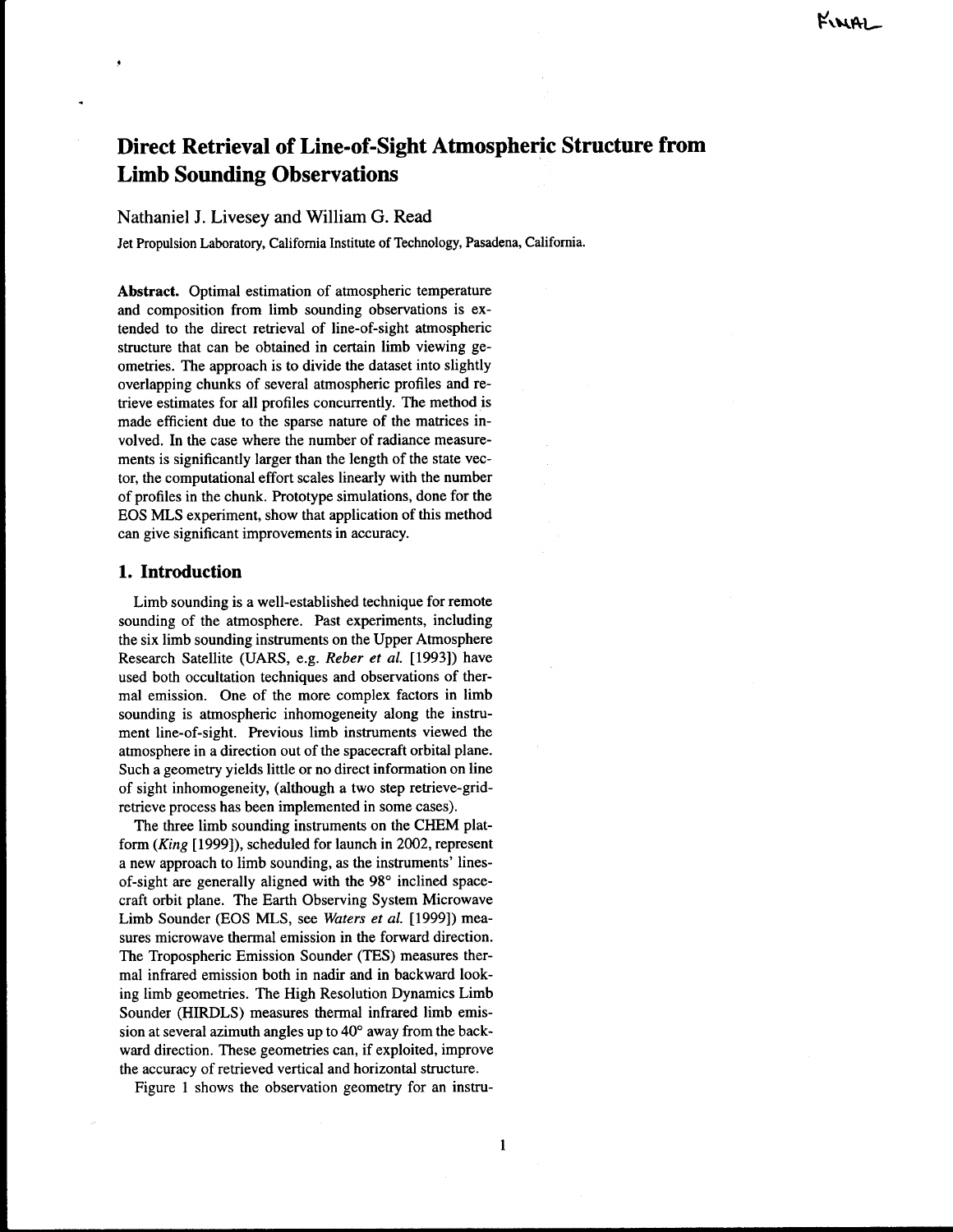ment such as **EOS MLS** which makes one complete forward looking limb scan every  $1.5^{\circ}$  of great circle. The radiances from a single limb scan are affected by the state of the atmosphere over a region spanned by several profiles. For example, the limb ray whose tangent height is 20 km passes through the profiles immediately adjacent to the 'central' profile at an altitude of about **22 km.** An appropriatelyimplemented retrieval algorithm can use this information to more accurately determine the horizontal structure of the atmosphere in the line-of-sight direction.  $\boxed{\text{Figure 1.}}$ 

# **2. Theoretical basis**

The complete theoretical basis for the **EOS MLS** retrieval algorithms can be found in the *EOSMLS Retrieval Processes Theoretical Basis Document (Livesey and Wu* [ 19991). This section briefly outlines the essential details of the algorithm.

#### **2.1. Review of optimal estimation**

The use of *optimal estimation* in algorithms for retrieving atmospheric information from remote satellite observations is well established *(Rodgers* [1976, 1990]). While the operational MLS retrieval calculations are non-linear, the innovative approach proposed here can be more simply illustrated by the linear approximation:

$$
\mathbf{x} = \mathbf{a} + \left[\mathbf{S}_{\mathbf{a}}^{-1} + \mathbf{K}^{\mathrm{T}} \mathbf{S}_{\mathbf{y}}^{-1} \mathbf{K}\right]^{-1} \mathbf{K}^{\mathrm{T}} \mathbf{S}_{\mathbf{y}}^{-1} \left(\mathbf{y} - \mathbf{f}\right). \tag{1}
$$

In this equation, **x** is the *state vector,* representing the unknown state of the atmosphere for which an estimate is sought. The vector **y** with error covariance  $S_v$  represents the *direct measurements,* such as observed radiances. An initial guess of the state vector is represented by the vector **a,** typically taken from *a priori* information such as climatology datasets. The vector **f** is a set of estimated radiances from a forward model calculation, assuming the atmosphere is in the state represented by **a.** The matrix **K** contains the *weighting functions.* These describe the sensitivity of the radiance observations to the atmospheric state; i.e.

$$
\mathbf{K} = \left. \frac{\partial \mathbf{y}}{\partial \mathbf{x}} \right|_{\mathbf{x} = \mathbf{a}} . \tag{2}
$$

In this case the vector **a,** in addition to being used as an initial guess, is also included as a *virtual measurement* of the state vector with covariance **Sa.** This is introduced in order to ensure the matrix in equation 1 can be inverted, and to improve knowledge of poorly measured aspects of the system whose eigenvalues are small.

The error covariance of the solution is given by

$$
\mathbf{S}_{\mathbf{x}} = \left[\mathbf{S}_{\mathbf{a}}^{-1} + \mathbf{K}^{\mathrm{T}} \mathbf{S}_{\mathbf{y}}^{-1} \mathbf{K}\right]^{-1}.
$$
 (3)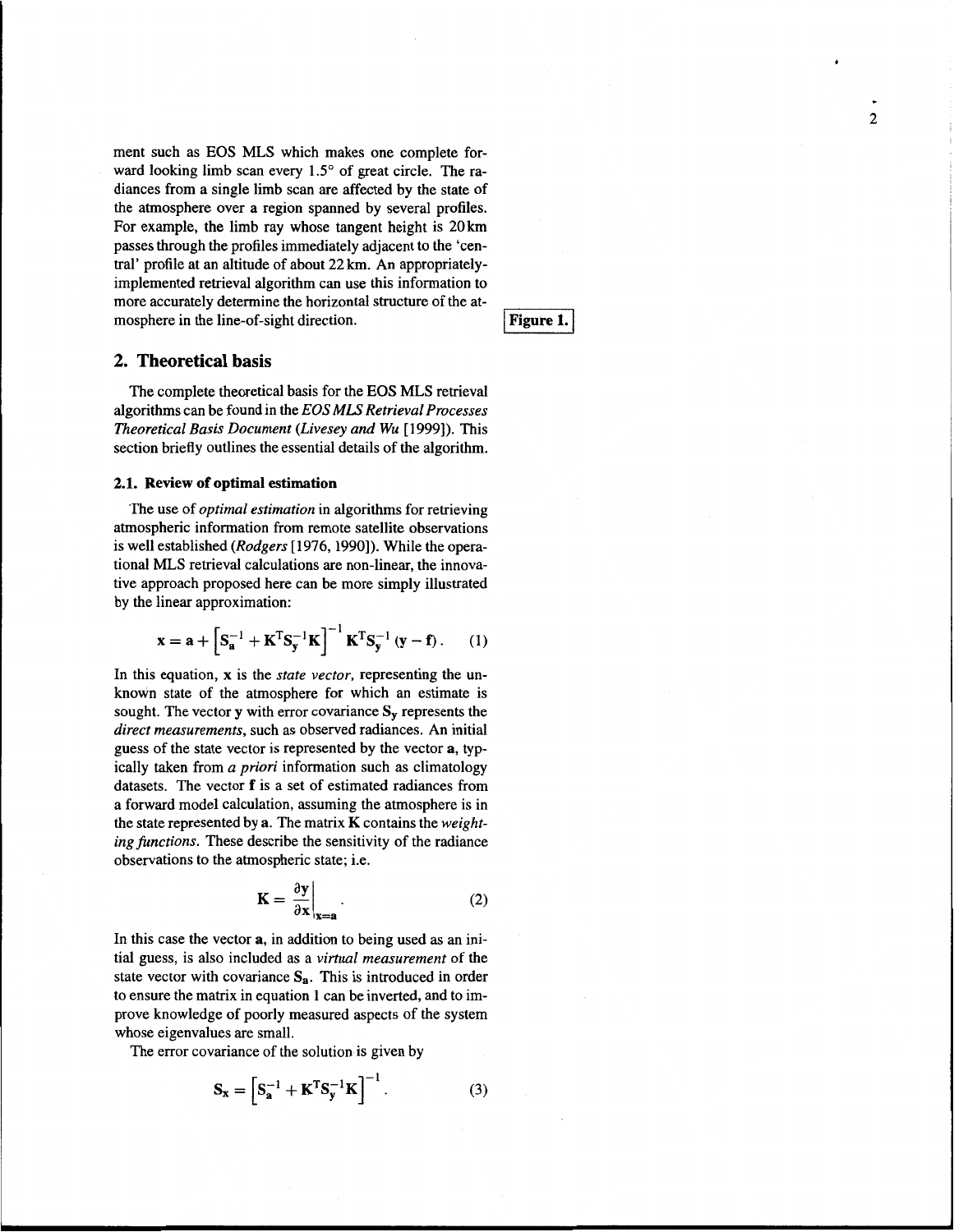#### **2.2. Construction of the state vector**

The new 'two dimensional' algorithm retrieves geophysical data in 'chunks' of *N* contiguous geophysical profiles, representing temperature and composition on a fixed set of pressure surfaces, with the forward model assuming linear interpolation between the grid points in the state vector. The state vector is constructed as a set of  $N$  subvectors  $\mathbf{x}_{[i]}$ , each of length *n*. The measurement vector is similarly constructed from *m* radiance measurements for each of *M* separate scans. Typically  $N = M$ , giving a one to one correspondence between profiles and scans, although more complex distributions of profiles among the scans are possible.

..

#### **2.3. Matrix aspects of the problem**

The  $Mm \times Nn$  matrix **K** describes the sensitivity of each radiance to elements of the state vector. In this case **K** will be sparse, having a 'block band-diagonal' form. For example, the temperature for profile **1** will greatly affect the radiances for the first scan in the chunk, but not the twentieth. The block 'bandwidth' of this matrix is defined as *p.* Each radiance is affected by  $2p + 1$  adjacent profiles. As an example the **K** matrix for a simple  $N = M = 6$ ,  $p = 1$  case is

| $\mathbf{K} = \left[ \begin{array}{cccccc} \times & \times & 0 & 0 & 0 & 0 \\ \times & \times & \times & 0 & 0 & 0 \\ 0 & \times & \times & \times & 0 & 0 \\ 0 & 0 & \times & \times & \times & 0 \\ 0 & 0 & 0 & \times & \times & \times \\ 0 & 0 & 0 & 0 & \times & \times \end{array} \right]$ |  |  |  |  |  |
|----------------------------------------------------------------------------------------------------------------------------------------------------------------------------------------------------------------------------------------------------------------------------------------------------|--|--|--|--|--|
|                                                                                                                                                                                                                                                                                                    |  |  |  |  |  |
|                                                                                                                                                                                                                                                                                                    |  |  |  |  |  |
|                                                                                                                                                                                                                                                                                                    |  |  |  |  |  |
|                                                                                                                                                                                                                                                                                                    |  |  |  |  |  |
|                                                                                                                                                                                                                                                                                                    |  |  |  |  |  |

where 0 indicates an  $m \times n$  sub-block of the **K** matrix that is identically zero, and  $\times$  one that is non zero.

In the EOS MLS case, the matrix  $S_v$  is diagonal, this means that the matrix  $K<sup>T</sup>S<sub>v</sub><sup>-1</sup>K$  is also a block band-diagonal matrix with a bandwidth *2p.* In cases such as **EOS MLS,**  where  $m \gg n$ , the construction of this matrix dominates the computation time in the retrieval. Note that this operation scales linearly in *N,* making computer memory, not **CPU** time the limiting factor in setting the value of *N.* The computation is more time consuming than *N* separate **1D**  calculations by a factor of  $\sim p$ . Yet more efficiency can be gained if the sparsity in the individual submatrices in **K** is considered.

The matrix **Sa** describes the covariance of the *a priori* information on the state vector. It is useful to describe the *a priori* covariance matrix as a *Kronecker product* 

$$
\mathbf{S}_{\mathbf{a}} = \mathbf{H} \otimes \mathbf{S}_{\mathbf{v}} \equiv \left[ \begin{array}{cccc} H_{11} \mathbf{S}_{\mathbf{v}} & H_{12} \mathbf{S}_{\mathbf{v}} & \cdots & H_{1N} \mathbf{S}_{\mathbf{v}} \\ H_{21} \mathbf{S}_{\mathbf{v}} & H_{22} \mathbf{S}_{\mathbf{v}} & \cdots & H_{2N} \mathbf{S}_{\mathbf{v}} \\ \vdots & \vdots & \ddots & \vdots \\ H_{N1} \mathbf{S}_{\mathbf{v}} & H_{N2} \mathbf{S}_{\mathbf{v}} & \cdots & H_{NN} \mathbf{S}_{\mathbf{v}} \end{array} \right].
$$
\n
$$
(5)
$$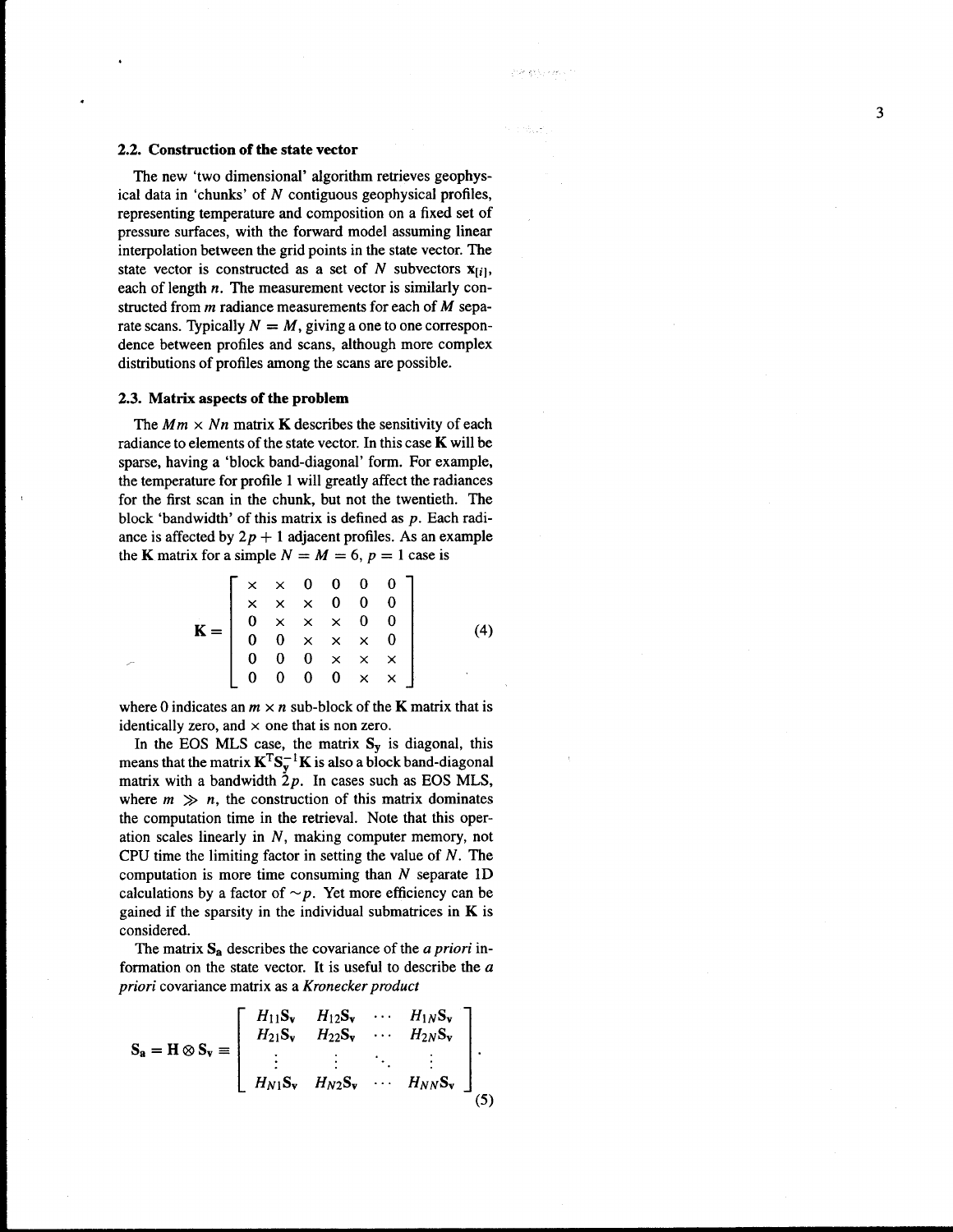The matrix  $S_v$  describes the covariance of a single profile, the matrix **H** describes the horizontal correlation between profiles. While this description cannot describe horizontally inhomogeneous uncertainties or height varying horizontal correlations, much efficiency is gained as Kronecker product matrices have the property *(Golub and VanLoan* [1996])

$$
S_{a}^{-1} = [H \otimes S_{v}]^{-1} = H^{-1} \otimes S_{v}^{-1}
$$
 (6)

# **2.4. Solving the matrix problem**

One manner in which to solve equation **1** is to implement the standard Cholesky decomposition algorithm in a manner which takes advantage of the sparsity of the matrices involved. However, such a method cannot easily take advantage of the Kronecker product structure of **Sa.** An iterative method can be used to solve the equation by searching for the vector **x** that solves

$$
\left[S_{\mathbf{a}}^{-1} + \mathbf{K}^{\mathrm{T}} S_{\mathbf{y}}^{-1} \mathbf{K}\right] [\mathbf{x} - \mathbf{a}] = \mathbf{K}^{\mathrm{T}} S_{\mathbf{y}}^{-1} (\mathbf{y} - \mathbf{f}). \tag{7}
$$

One such method is the conjugate gradient method (e.g. *Golub and VanLoan* [1996]), whose advantage stems from the fact that the only matrix operation required is matrixvector multiplication which can be highly optimized for this system. The convergence of the iterative method is greatly improved through the use of a *preconditioner.* The preconditioner is a similar, simpler matrix equation for which solutions are provided each iteration to 'guide' the iterative method more quickly to the solution. One suitable preconditioner is a simpler retrieval of the same dataset, assuming each scan contained information on the 'central' profile alone (the traditional horizontal homogeneity assumption). Using this preconditioner has an additional advantage. By going to the iterative matrix solver, the ability to calculate the solution error covariance of equation **3** is lost. However, this covariance is likely to be well described by the inverse of the preconditioner matrix. This is particularly true **of** the diagonal elements which are typically all that is reported for the uncertainty on the geophysical products.

#### **2.5. Practical considerations**

For numerical reasons the calculations are performed on a set of vectors scaled according to

$$
\widetilde{\mathbf{y}} = \mathbf{S}_{\mathbf{y}}^{-\frac{1}{2}} \mathbf{y}, \qquad \widetilde{\mathbf{x}} = \left[ \mathbf{I}_N \otimes \mathbf{S}_{\mathbf{v}}^{-\frac{1}{2}} \right] \mathbf{x}, \tag{8}
$$

where  $I_N$  is the  $N \times N$  identity matrix. This scaling normalizes the quantities in **x** and **y** for greater numerical stability, while not breaking the sparsity in **K.** 

Beyond the edges of each chunk, horizontal homogeneity is assumed in both the forward and inverse models. To alleviate the 'edge effects' this introduces, the chunks overlap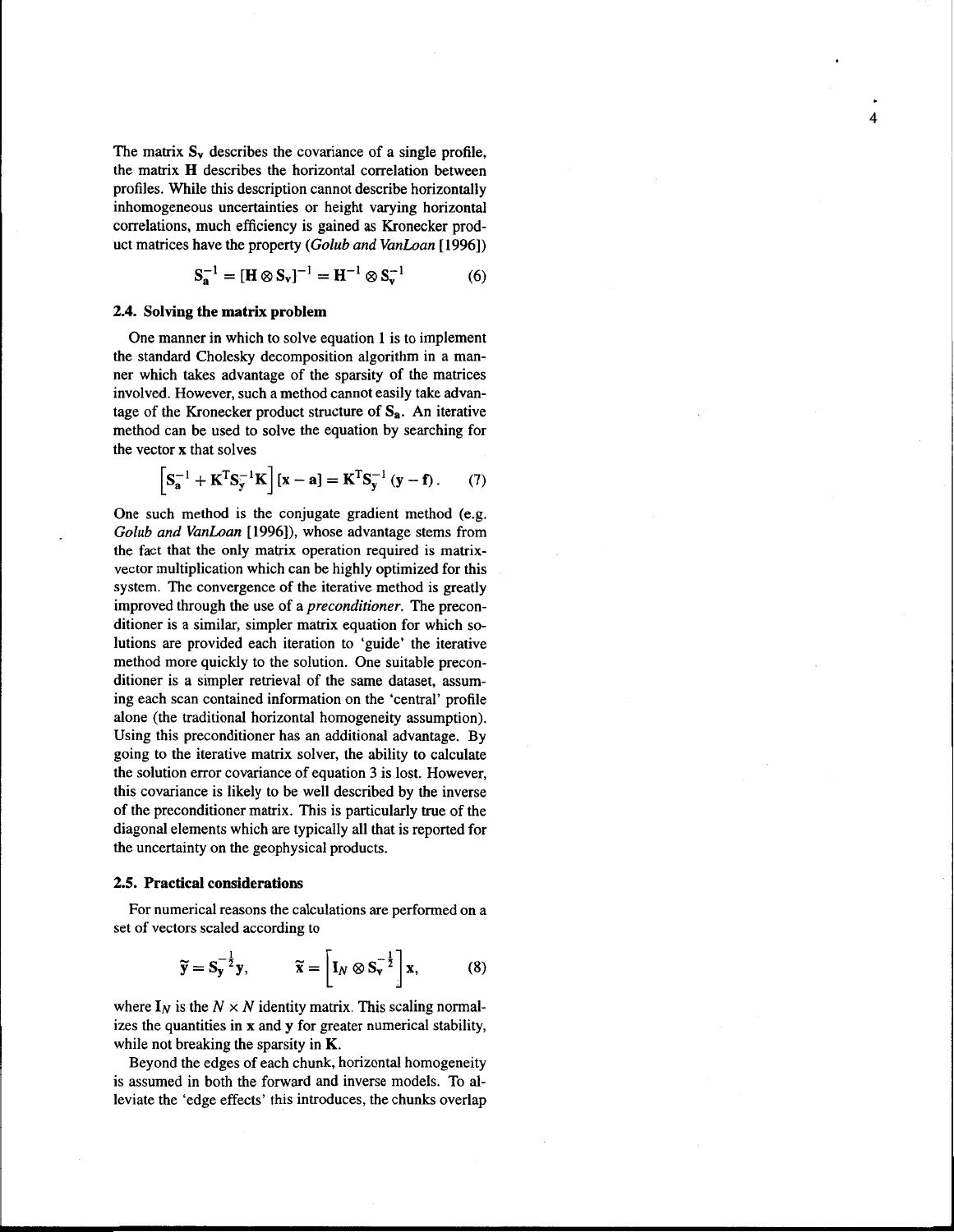by some number of profiles (probably slightly larger than *p).*  While *p*, the range over which profiles influence radiances, is defined by geometric and radiative transfer considerations, it may be useful to truncate *p* in some cases for improved efficiency. Choice of such a truncation would be based on careful study of information budgets etc.

In addition to retrieving atmospheric profiles, this scheme can also be used to retrieve 'constant' quantities such as spectroscopic parameters and instrumental calibration. Retrievals based on individual scans typically do not yield enough information on such quantities. However, by retrieving *N* profiles at a time, useful estimates of them can possibly be obtained. In the operational algorithms *N* will be about 70, corresponding to data from  $\frac{1}{4}$  of a CHEM orbit.

### **3. Preliminary results**

**A** prototype forward model was constructed which takes into account the two dimensional nature of the problem. In this forward model, *p* has been limited to 2, thus each scan depends on **5** profiles. The small influence of the more distant profiles has been neglected. The simplified geometry shown in [Figure](#page-10-0) **1** has been assumed. [Figures 2](#page-10-0) and **3** show some sample weighting functions from this forward model.

Observations of optically-thin regions of the atmosphere yield information about constituent concentrations. Observations of optically-thick regions yield 'saturated' radiances which convey information on the temperature of the region of the atmosphere at which saturation occurs. The weighting functions shown below demonstrate the horizontal and vertical properties of this measurement system.

In the case of the **03** weighting functions, the fact that the atmosphere is optically thin in the given wavelength region leads to a set of weighting functions that are very symmetrical about the center profile. The exception is the left hand profile (closest to the spacecraft) which shows a feature not seen in the last profile (furthest away). This corresponds to the lowest tangent heights, where the atmosphere is optically thick due to the water vapor continuum.

In the case of the temperature weighting functions, the  $O_2$ band is optically thick, and leads to a very asymmetrical set of weighting functions, with the profiles furthest from the spacecraft contributing little or no information to the radiances. The unusual form **of** the central function is due to the form in which the MLS retrieval and forward model calculations are cast, with geophysical quantities being represented on surfaces of constant pressure. In this coordinate system, the instrument field of view response is, through hydrostatic balance, dependent on temperature. This factor is the dominant term in the derivative of radiance with respect to temperature for the central profile.

This prototype forward model has then been used to com-

| Figure 2. |  |
|-----------|--|
|           |  |
| Figure 3. |  |

-1

.'' . . . , I

.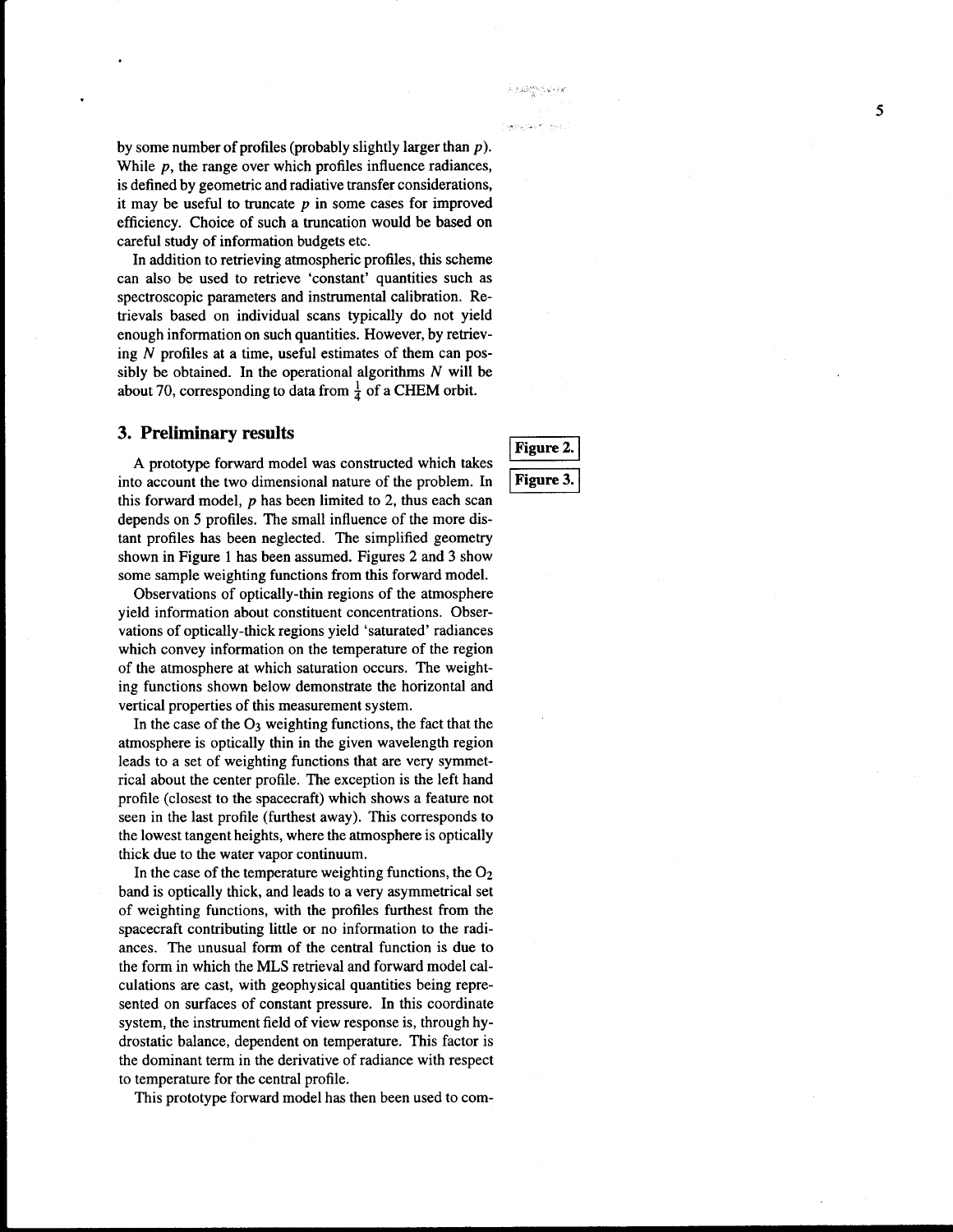pute the terms for a simpler, linear forward model:

$$
\mathbf{f} = \mathbf{f}^{\star} + \mathbf{K}^{\star} \left[ \mathbf{x} - \mathbf{x}^{\star} \right], \tag{9}
$$

where  $x^*$  is the input state used in the full forward model calculation, and  $f^*$  and  $K^*$  are computed radiances and derivatives corresponding to **x\*.** 

The algorithms described above have been used to retrieve temperature and ozone from simulated radiances in the **EOS** MLS 118 GHz  $O_2$  and 205 GHz  $O_3$  bands using this linear forward model. **25** profiles of UARS **MLS** version **5** data for **17** September **1992** have been taken as 'truth', with 'true' radiances computed using the linear model. This dataset corresponds to a series of UARS observations that begin in the strong Antarctic winter polar vortex, cross the vortex edge and finish in mid-latitudes. Note that the horizontal profile spacing for UARS **MLS** is **-450 km** compared to the **165** km for **EOS MLS.** The structure in our 'true' atmosphere is thus likely to be somewhat severe, but serves as a useful, and probably strongest, test of the algorithm. For comparison, the sharpest temperature gradient in the 'true atmosphere' is  $\sim 0.05 \text{ K km}^{-1}$ , while the sharpest seen in the UARS data for this day is only  $\sim 0.03$  K km<sup>-1</sup>. The preconditioned conjugate gradient method described earlier was used in the retrieval calculation.  $\boxed{\text{Figure 4.}}$ 

The results are given i[n figures](#page-11-0) **4** and **5,** and show that performing a full 2D retrieval and forward model calculation **Figure 5.** yields a much more accurate measurement than the simple **1D** case. The errors involved in making the **1D** approximation are mostly manifested as a lag or a lead in the retrieval relative to the truth. In the case of the temperature retrieval, a lag is seen. This is understandable as the  $O<sub>2</sub>$  band is very optically thick. The instrument is obtaining information on the atmosphere closer to the spacecraft than the area to which it is being ascribed in the **1D** retrieval. In the ozone case, a lead is observed. This is because the instrument 'sees through' the optically thin atmosphere into the regions of higher ozone concentration, again, the **1D** retrieval ascribes this information **to** the wrong location.

# **4. Conclusions**

It has been shown that direct retrieval of line-of-sight atmospheric structure from limb sounding instruments that view in or near the orbital plane can yield significantly more accurate observations than conventional techniques. This accuracy comes at a relatively low computational cost (typically a factor of  $\sim p$ , where  $2p+1$  is the number of retrieved profiles which affect the radiances obtained on an individual limb scan) compared to the traditional approaches. Results from a simple prototype have shown that this technique leads to more accurate retrieved quantities than previous methods.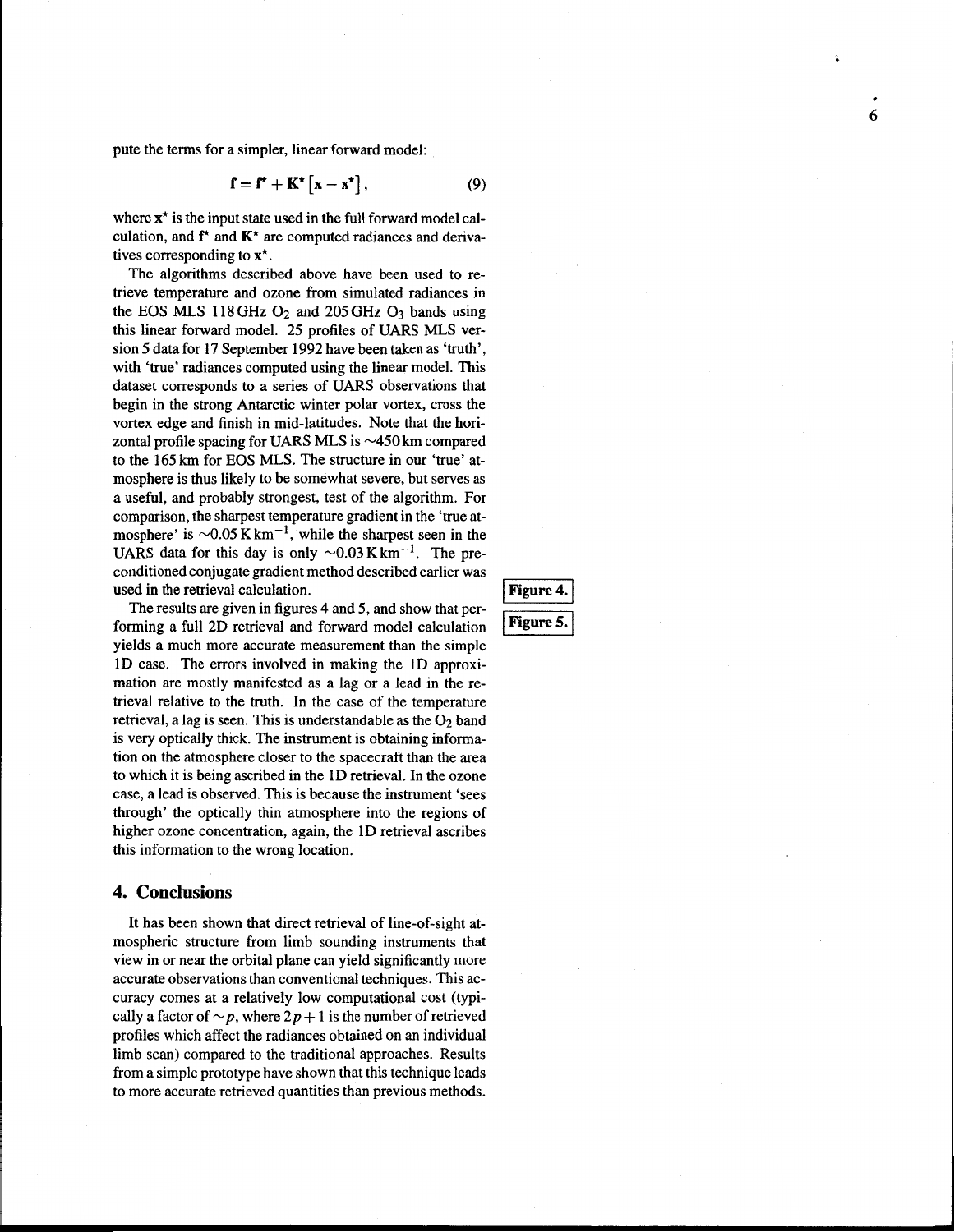医腹窦神经 医散

**Acknowledgments.** The authors wish to thank J.W. Waters, M.L. Santee, and the reviewers for useful comments. The research described in this paper was camed out by the Jet Propulsion Laboratory, California Institute of Technology, under a contract with the National Aeronautics and Space Administration.

#### **References**

Golub, G., and C. VanLoan, *Matrix Computations, Third edition,*  Johns Hopkins University Press, 1996.

- King, M., ed., *I999 EOS Reference Handbook,* EOS Project Science Office, Goddard Space Flight Center, 1999.
- Livesey, N., and D. Wu, EOS MLS retrieval processes algorithm theoretical basis, *Tech. rep.,* Jet Propulsion Laboratory, 1999, D-16159.
- Reber, C., C. Trevathan, R. McNeal, and M. Luther, The Upper Atmosphere Research Satellite (UARS) mission, *J. Geophys. Res., 98,* 10,643-10,647, 1993.
- Rodgers, C., Retrieval of atmospheric temperature and composition from remote measurements of thermal radiation, *Rev. Geophys.,*  14,609-624, 1976.
- Rodgers, C., Characterisation and error analysis of profiles retrieved from remote sounding measurements, *J. Geophys. Res.,*  95,5,587-5,595, 1990.
- Waters, J., et al., The UARS and EOS Microwave Limb Sounder (MLS) experiments, *J. Amos. Sci., 56,* 194-217, 1999.

(Received July 27, 1999; revised November 29, 1999; accepted not yet.)

LIVESEY AND READ: DIRECT RETRIEVAL OF LINE-OF-SIGHT STRUCTURE LIVESEY AND READ: DIRECT RETRIEVAL OF LINE-OF-SIGHT STRUCTURE LIVESEY AND READ: DIRECT RETRIEVAL OF LINE-OF-SIGHT STRUCTURE LIVESEY AND READ: DIRECT RETRIEVAL OF LINE-OF-SIGHT STRUCTURE LIVESEY AND READ: DIRECT RETRIEVAL OF LINE-OF-SIGHT STRUCTURE LIVESEY AND READ: DIRECT RETRIEVAL OF LINE-OF-SIGHT STRUCTURE LIVESEY AND READ: DIRECT RETRIEVAL OF LINE-OF-SIGHT STRUCTURE LIVESEY AND READ: DIRECT RETRIEVAL OF LINE-OF-SIGHT STRUCTURE LIVESEY AND READ: DIRECT RETRIEVAL OF LINE-OF-SIGHT STRUCTURE LIVESEY AND READ: DIRECT RETRIEVAL OF LINE-OF-SIGHT STRUCTURE LIVESEY AND READ: DIRECT RETRIEVAL OF LINE-OF-SIGHT STRUCTURE LIVESEY AND READ: DIRECT RETRIEVAL OF LINE-OF-SIGHT STRUCTURE LIVESEY AND READ: DIRECT RETRIEVAL OF LINE-OF-SIGHT STRUCTURE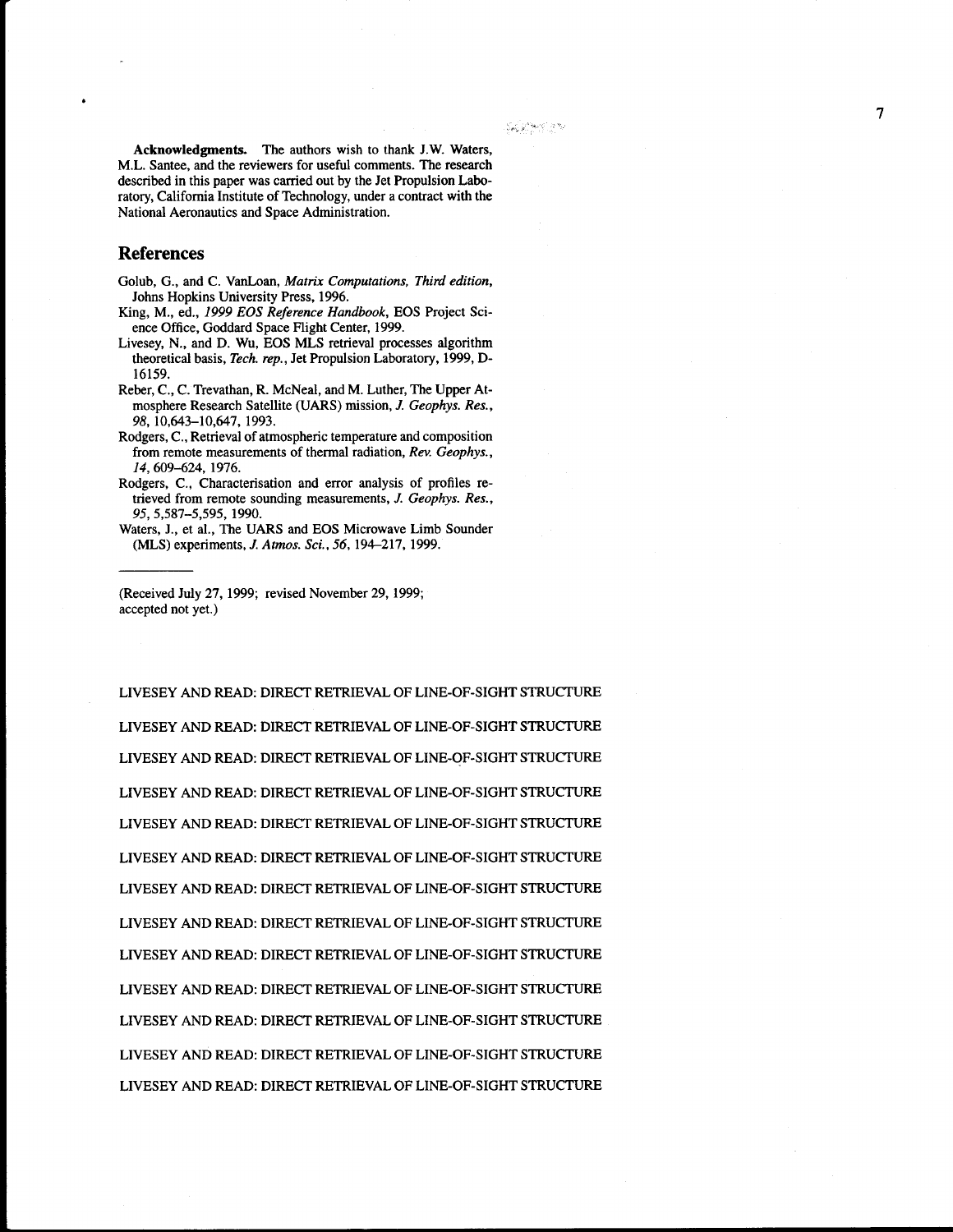# **LIVESEY AND READ: DIRECT RETRIEVAL OF LINE-OF-SIGHT STRUCTURE**

 $\bar{\gamma}$ 

 $\int$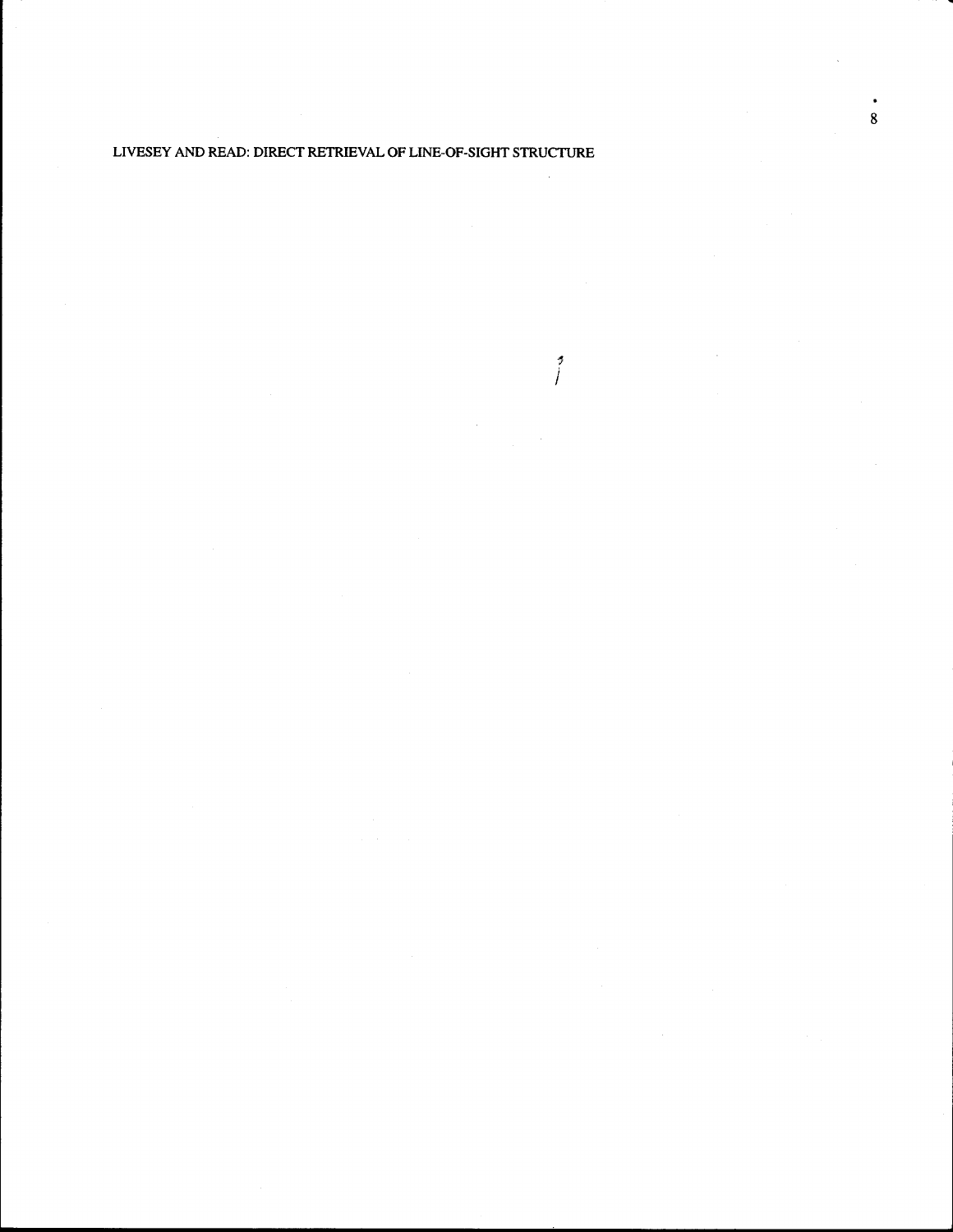# **Figure Captions**

**[Figure 1.](#page-10-0)** The viewing geometry for a simple model of a forward looking limb sounder such as **EOS** MLS. The lower plot is an expansion of the boxed region in the upper plot. For each scan, three sets of limb views are shown by the 'horizontal' lines. Horizontal movement of the tangent point is caused by two effects: the motion of the spacecraft, and the decrease in the spacecraft-tangent point distance with increasing tangent point altitude. The vertical scan rate can be chosen to cancel these effects, yielding vertical loci for the tangent points. The retrieved vertical profiles, placed so as to follow these loci, are shown by the black 'vertical' lines. The colored arrows relate the limb radiances to their profiles. (For comparison, the true locus of the tangent points for the case of **EOS** MLS, including the effects of refraction, is shown for the central profile.)

**[Figure 1.](#page-10-0)** The viewing geometry for a simple model of a forward looking limb sounder such as **EOS** MLS. The lower plot is an expansion of the boxed region in the upper plot. For each scan, three sets of limb views are shown by the 'horizontal' lines. Horizontal movement of the tangent point is caused by two effects: the motion of the spacecraft, and the decrease in the spacecraft-tangent point distance with increasing tangent point altitude. The vertical scan rate can be chosen to cancel these effects, yielding vertical loci for the tangent points. The retrieved vertical profiles, placed so as to follow. these loci, are shown by the black 'vertical' lines. The colored arrows relate the limb radiances to their profiles. (For comparison, the true locus of the tangent points for the case of **EOS** MLS, including the effects of refraction, is shown for the central profile.)

**[Figure 2.](#page-10-0)** Weighting functions describing the sensitivity of radiances from a single channel in the **EOS** MLS **118** GHz 02 band to atmospheric temperature. The five plots correspond to the contribution made by five adjacent temperature profiles to a radiance profile whose tangent point locus is co-located with the central temperature profile. The separate lines indicate weightings for different limb tangent heights, the vertical axis describes the pressure within the temperature profiles.

**[Figure 2.](#page-10-0)** Weighting functions describing the sensitivity of radiances from a single channel in the **EOS** MLS **11 8** GHz 02 band to atmospheric temperature. The five plots correspond to the contribution made by five adjacent temperature profiles to a radiance profile whose tangent point locus is co-located with the central temperature profile. The separate lines indicate weightings for different limb tangent heights, the vertical axis describes the pressure within the temperature profiles.

**[Figure](#page-11-0) 3. As** [Figure 2](#page-10-0) except describing the sensitivity of a channel in the **205** GHz band to ozone mixing ratio.

**[Figure 3.](#page-11-0) As** [Figure](#page-10-0) **2** except describing the sensitivity of a channel in the **205** GHz band to ozone mixing ratio.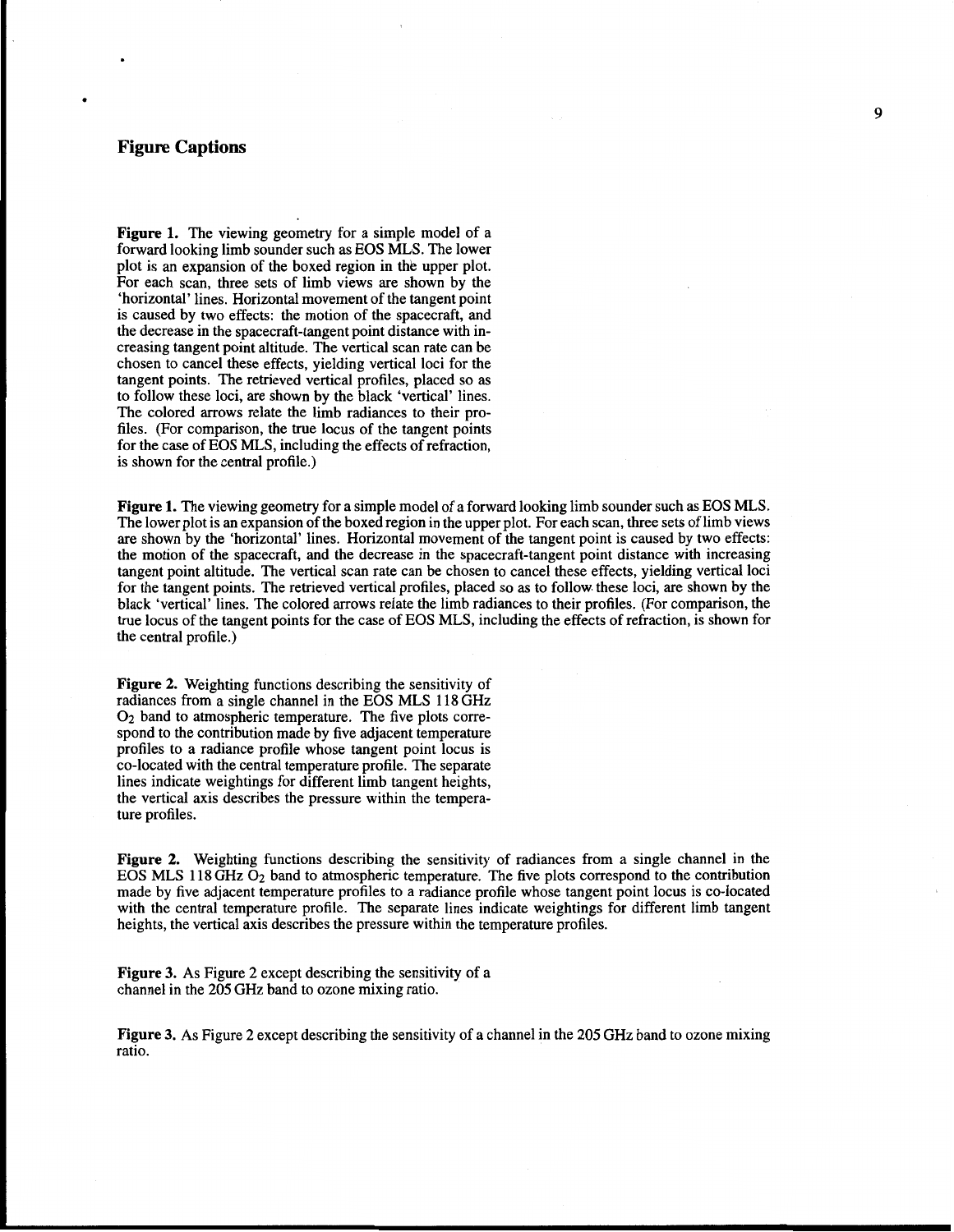**[Figure 4.](#page-11-0)** Time series of **10** hPa temperature retrieved using prototype algorithms. The solid line indicates truth, the dotted line with  $+$  signs indicates results of the full 2D retrieval. The dashed line indicates the results obtained from individual 1D retrievals. The profiles are separated horizontally by 165 **km** in this simulation.

**[Figure 4.](#page-11-0)** Time series of 10 hPa temperature retrieved using prototype algorithms. The solid line indicates truth, the dotted line with + signs indicates results of the full 2D retrieval. The dashed line indicates the results obtained from individual 1D retrievals. The profiles are separated horizontally by 165 **km** in this simulation.

**[Figure](#page-11-0) 5. As** [Figure](#page-11-0) **4** for 10 hPa ozone.

**[Figure](#page-11-0) 5. As** [Figure](#page-11-0) **4** for 10 hPa ozone.

k.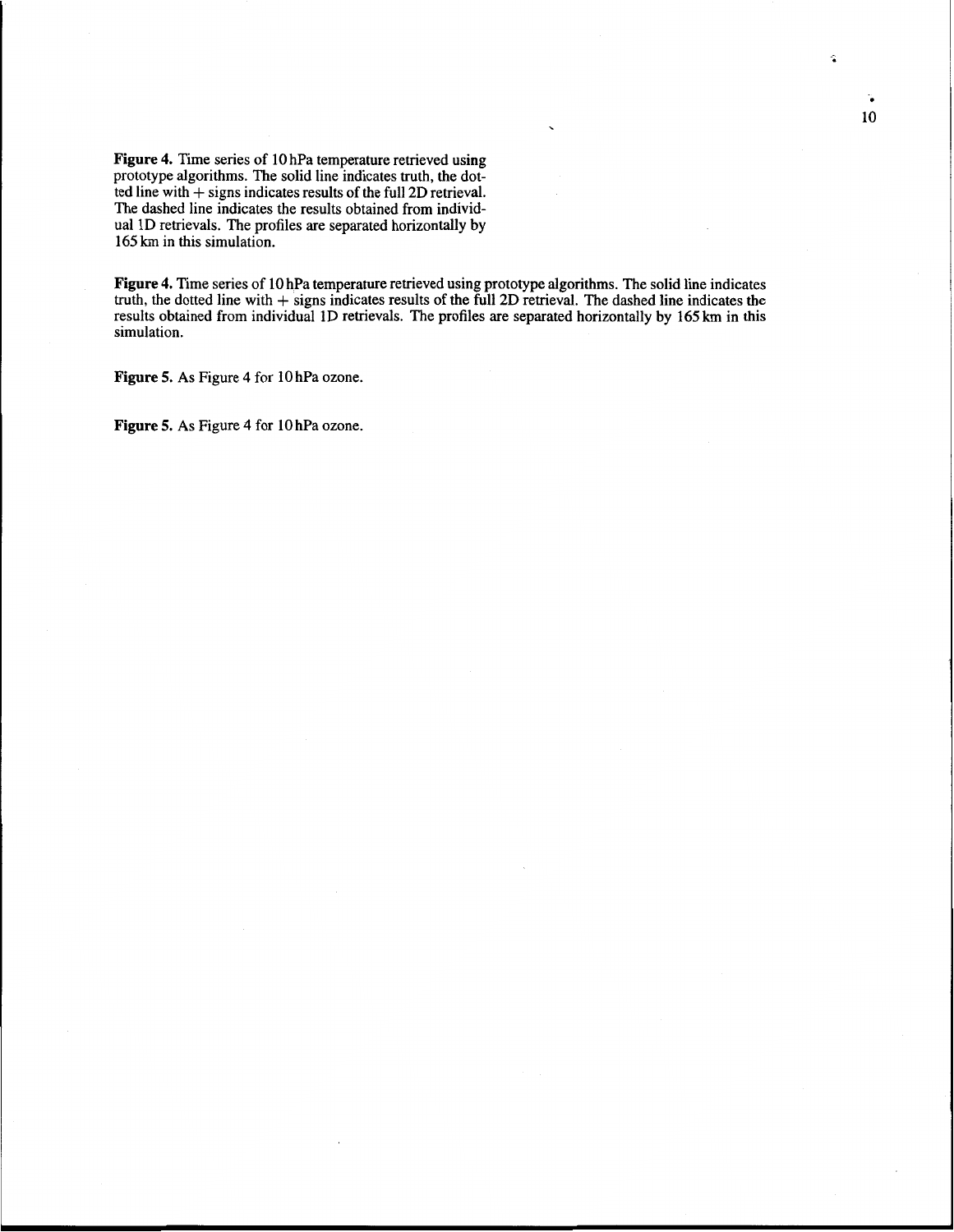<span id="page-10-0"></span>

**11** 

**Figure 1.** The viewing geometry for a simple model of a forward looking limb sounder such as **EOS** MLS. The lower plot is an expansion of the boxed region in the upper plot. For each scan, three sets of limb views are shown by the 'horizontal' lines. Horizontal movement of the tangent point is caused by two effects: the motion of the spacecraft, and the decrease in the spacecraft-tangent point distance with increasing tangent point altitude. The vertical scan rate can be chosen to cancel these effects, yielding vertical loci for the tangent points. The retrieved vertical profiles, placed so as to follow these loci, are shown by the black 'vertical' lines. The colored arrows relate the limb radiances to their profiles. (For comparison, the true locus of the tangent points for the case of **EOS** MLS, including the effects of refraction, is shown for the central profile.)



**Figure 2.** Weighting functions describing the sensitivity of radiances from a single channel in the **EOS** MLS **11 8** GHz 02 band to atmospheric temperature. The five plots correspond to the contribution made by five adjacent temperature profiles to a radiance profile whose tangent point locus is co-located with the central temperature profile. The separate lines indicate weightings for different limb tangent heights, the vertical axis describes the pressure within the temperature profiles.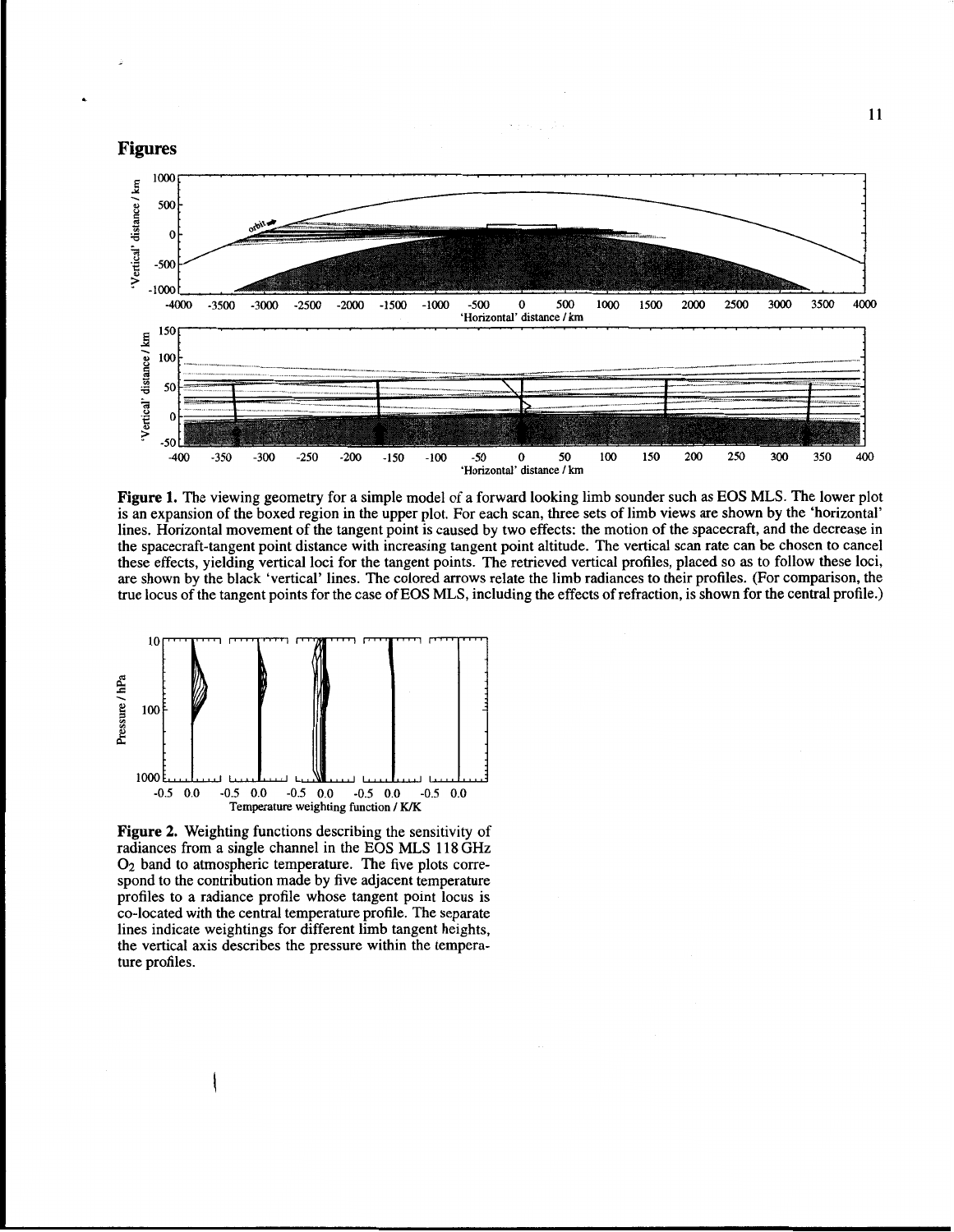<span id="page-11-0"></span>

**Figure 3. As** [Figure 2](#page-10-0) except describing the sensitivity of a channel in the 205 GHz band to ozone mixing ratio.



**Figure 4.** Time series of 10 hPa temperature retrieved using prototype algorithms. The solid line indicates truth, the dotted line with + signs indicates results of the full 2D retrieval. The dashed line indicates the results obtained from individual 1D retrievals. The profiles are separated horizontally by 165 km in this simulation.



**Figure 5. As** Figure **4** for **10** hPa ozone.